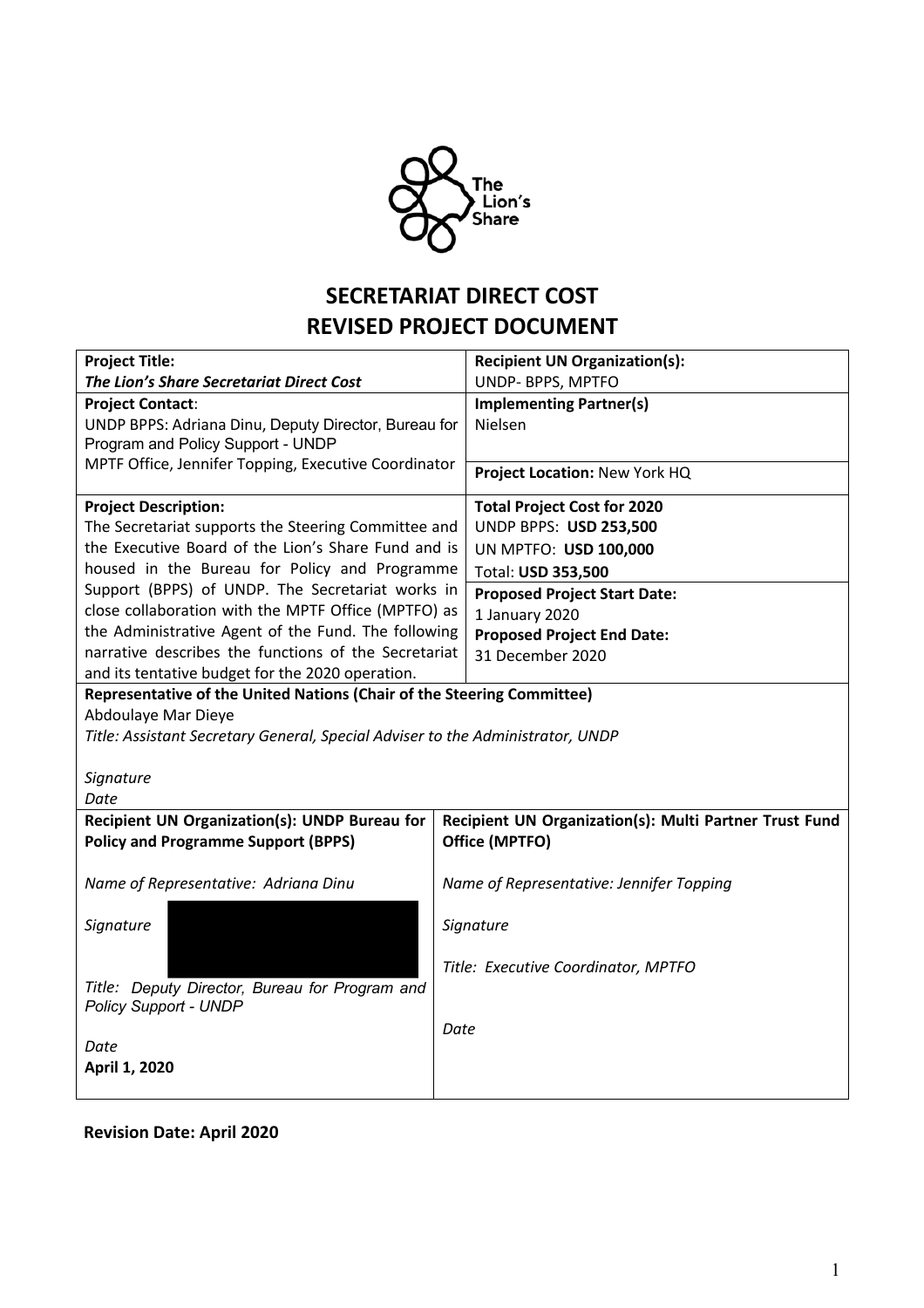## **The Secretariat**

#### **1. Overall Function**

The Secretariat function is hosted by the UNDP Bureau for Policy and Programme Support (BPPS). The Secretariat will be physically located within the UNDP Global Environmental Finance (GEF) unit within BPPS and will work closely with relevant focal points within the UNDP Bureau of External Relations and Advocacy (BERA) and the MPTFO. The Secretariat supports the Steering Committee and the Executive Board and facilitates the overall operation of the Fund. The Secretariat will respond to requests and guidance from the Steering Committee and the Executive Board, including to ensure linkages to the other core agencies' knowledge, experience, and respective mandates. The MPTFO, as the administrative agent of the Fund, also provides some specific services charged as a direct cost such as supporting the design and launch of the Fund, developing the proper monitoring system of use of animals in ads with Nielsen to facilitate contributions to the Fund, and coordinate operationalization of the Fund governance structure during the first months.

The Secretariat provides both technical and operational expertise. A primary role of the Secretariat is to manage the approval of initiative/project/programme proposals in accordance with the Investment Plans and the allocation envelopes as agreed by the Steering Committee. The Secretariat ensures that successful proposals have been developed in accordance with agreed-upon programme submission guidelines and criteria specified in the Standard Operations Manual.

#### The Secretariat is responsible for the following:

- Prepare the Investment Plans;
- Prepare the Standard Operations Manual;
- Manage the proposal submission and selection process;
- Coordinate and manage marketing and outreach to companies worldwide in an effort to sign advertisers up for the fund.
- Manage partner relationships with founding partners and companies that sign up for Lion's Share
- Provide guidance to proponents on proposal development;
- Manage the online dedicated management platform for decision making;
- Screen and approve proposals in accordance with the funding priorities and allocations set by the Steering Committee;
- Take lead in designing the Transformative partnership initiatives;
- Support the monitoring and evaluation of programme implementation;
- Ensure sharing of knowledge and lessons learned through dedicated technical support;
- Ensure efficient and effective logistical and secretarial support to the Executive Board and the Steering Committee. This includes *inter alia*: planning and preparing meetings, ensuring records of decisions through meeting minutes, and supporting the nomination and election of members of the two bodies;
- Manage and support communication, public information and visibility, in close partnership with the UNDP Bureau for External Relations and Advocacy (BERA);
- Consolidate the narrative reports submitted by Recipient Organizations;
- Support coordination efforts with relevant global initiatives to avoid overlap or duplication.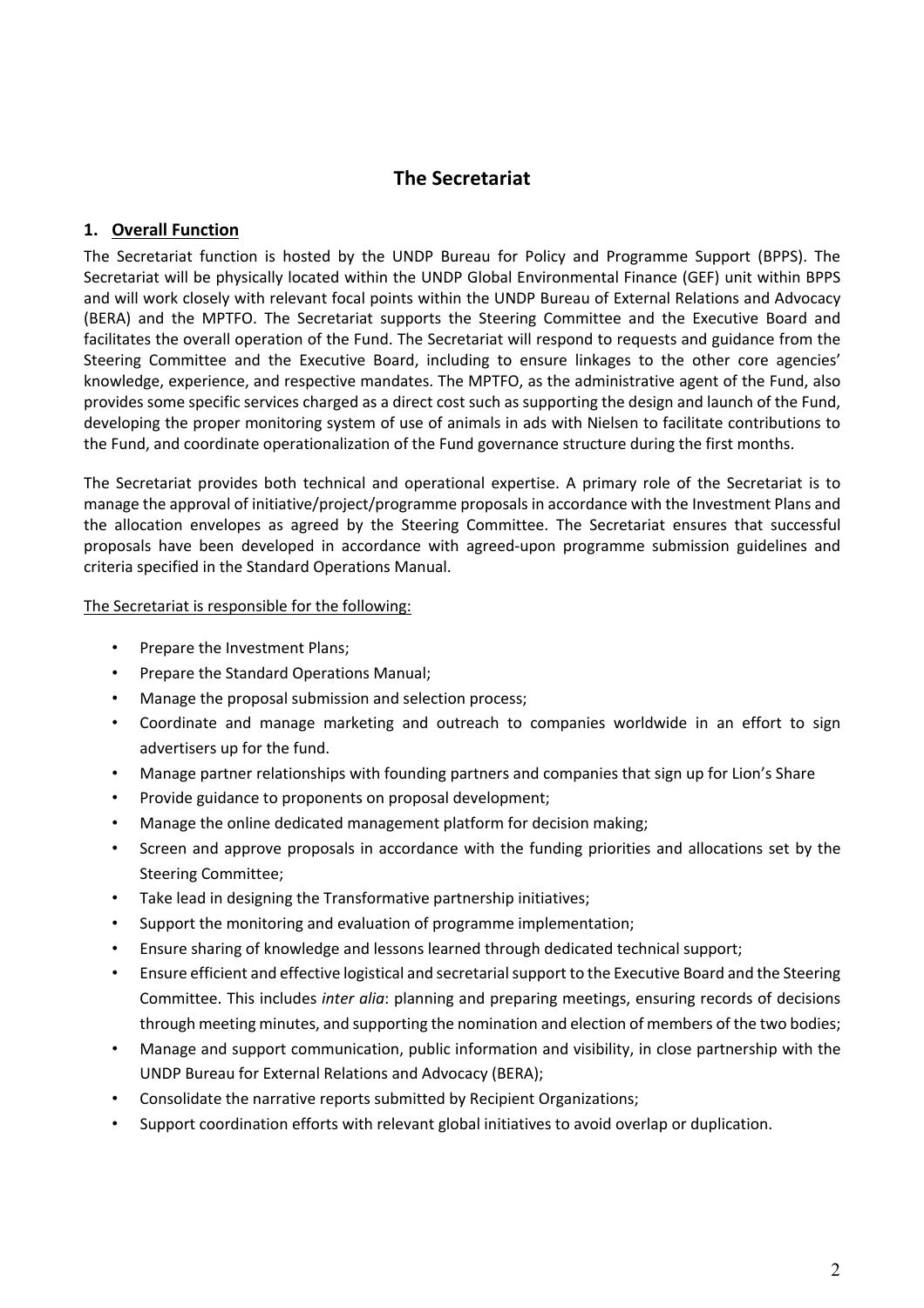# 2. Workplan

| <b>Outputs</b>                                                                                                                                      | <b>Output Description</b>                                                                                                                                                                                                                                                                                                                                                                                           | Responsible<br><b>Organization</b> | <b>Source</b><br>of<br><b>Funding</b><br>(incl.<br>in-kind) | <b>Duration</b>          | <b>Budget</b><br>(USD) |             |
|-----------------------------------------------------------------------------------------------------------------------------------------------------|---------------------------------------------------------------------------------------------------------------------------------------------------------------------------------------------------------------------------------------------------------------------------------------------------------------------------------------------------------------------------------------------------------------------|------------------------------------|-------------------------------------------------------------|--------------------------|------------------------|-------------|
| 1.1.<br>Partnerships<br>expanded in<br>support of fund<br>disbursement,<br>implementation<br>support and<br>catalyzing<br>additional<br>investments | -Bilateral meetings and discussions with<br>various relevant partners to explore<br>strategic partnerships for optimal grant<br>disbursement and implementation support<br>modalities, and for catalyzing additional<br>investments for conservation, including<br>Royal Foundation/Duke of Cambridge office,<br>Wildlife Conservation Network, WWF, WCS,<br>Elephant Protection Initiative, Humane<br>Society etc. | <b>UNDP</b>                        |                                                             | <b>LS Fund</b>           | 12 months              | \$56,000.00 |
|                                                                                                                                                     | -Representation at key international events<br>and conferences (e.g. World Conservation<br>Congress, CBD COP 15, etc.) to further<br>conservation and private sector partnerships<br>and make strategic announcements.                                                                                                                                                                                              |                                    |                                                             |                          |                        |             |
| 1.2.<br>Partnerships for<br>Change<br>(previously<br><b>Transformative</b><br>Partnership)<br>window<br>launched                                    | -Based on the updated Investment Strategy,<br>Partnership for Change Framework and<br>Steering Committee Decisions, compile the<br>Partnership for Change documents, in<br>consultation with a wide range of partners,<br>with clear results framework,<br>implementation modality, workplan, budget<br>and partnership. The process will entail a<br>series of virtual and face-to-face consultation<br>sessions.  | <b>UNDP</b>                        | <b>LS Fund</b>                                              | 12 months                | \$36,000.00            |             |
| <b>1.3. Fund</b><br>Governance                                                                                                                      | <b>UNDP</b><br>- Organize 2020 Steering Committee Meeting<br>(3 <sup>rd</sup> )<br>- Organize 2020 Executive Board Meeting<br>(3 <sup>rd</sup> )                                                                                                                                                                                                                                                                    |                                    | <b>LS Fund</b>                                              | 1.5 months<br>1.5 months | \$30,000.00            |             |
|                                                                                                                                                     | - Organize 2020 Steering Committee Meeting<br>$(4^{th})$                                                                                                                                                                                                                                                                                                                                                            |                                    |                                                             | 1.5 months               |                        |             |
| 1.4. Lion Cub<br><b>Small Grants</b><br>window<br>launched                                                                                          | - Based on the updated Investment Plan and<br>Steering Committee Decisions, develop and<br>execute a call for proposals including a<br>standard proposal template, a<br>communication/dissemination plan, and<br>selection criteria and matrix.<br>-Disbursement of small grants                                                                                                                                    | <b>UNDP</b>                        | <b>LS Fund</b>                                              | 6 months                 | \$64,000.00            |             |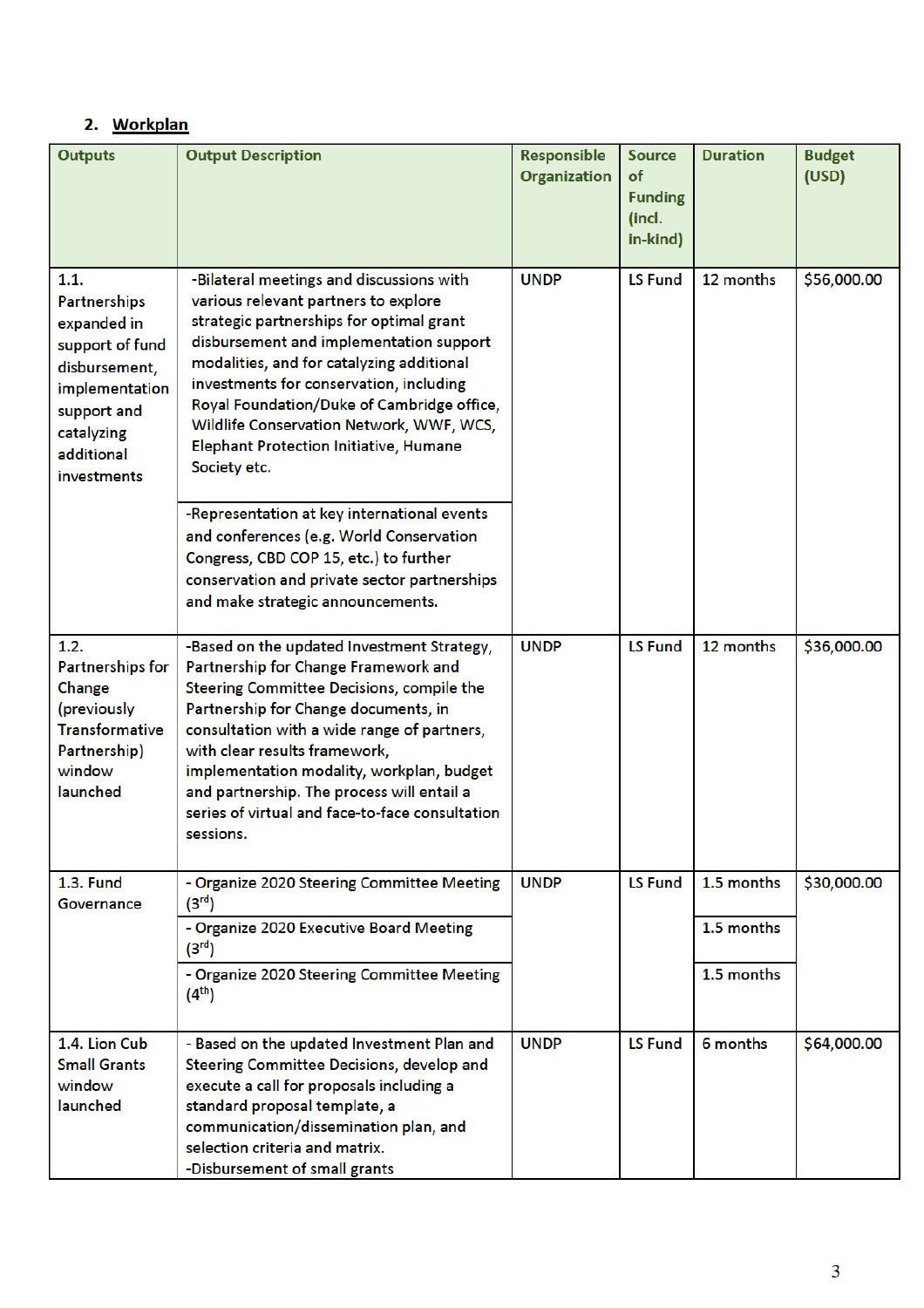| <b>Outputs</b>                                                                             | <b>Output Description</b>                                                                                                                                                                                                                                                                                                                                                                                                                                  | <b>Responsible</b><br><b>Organization</b> | <b>Source</b><br>of<br><b>Funding</b><br>(incl.<br>in-kind) | <b>Duration</b> | <b>Budget</b><br>(USD)      |
|--------------------------------------------------------------------------------------------|------------------------------------------------------------------------------------------------------------------------------------------------------------------------------------------------------------------------------------------------------------------------------------------------------------------------------------------------------------------------------------------------------------------------------------------------------------|-------------------------------------------|-------------------------------------------------------------|-----------------|-----------------------------|
|                                                                                            | -Implementation and completion of small<br>grants                                                                                                                                                                                                                                                                                                                                                                                                          |                                           |                                                             |                 |                             |
| 1.5<br>Development<br>and<br>Assessment of<br>Proposals                                    | Development of projects and assessments of<br>proposals to ensure the key expected results<br>and indicators aligned with the strategic<br>objectives of the Fund; proposed activities<br>identified in consultation with<br>beneficiaries; indicative budgets; a risk<br>analysis; proposed executing partners; and<br>geographical scope. The Secretariat conducts<br>a systematic, comprehensive technical<br>assessment of the full project proposals. | <b>UNDP</b>                               | <b>LS Fund</b>                                              | 12 months       | \$18,000.00                 |
| 1.6 Monitoring<br>and Evaluation<br>of<br><b>Implementing</b><br>Organization<br>reporting | For each project approved for funding, the<br>Secretariat guides, monitors and evaluates<br>each Implementing Organization<br>narrative progress reports and financial<br>annual statements. The Secretariat ensures<br>annual and final reports are results-<br>oriented and evidence based.                                                                                                                                                              | <b>UNDP</b>                               | <b>LS Fund</b>                                              | 12 months       | \$18,000.00                 |
| 1.7 Secretariat<br><b>Reporting</b>                                                        | -Produce bi-annual consolidated output and<br>financial reports on the achieved Fund;<br>-Provide progress updates to partners; and<br>-Produce annual/final reports as outlined in<br>the Fund programming cycle and legal<br>agreements.                                                                                                                                                                                                                 | <b>UNDP</b>                               | <b>LS Fund</b>                                              | 12 months       | \$14,000.00                 |
| 1.6 Monitoring<br>Ads                                                                      | - Monitor and report on advertisers using<br>animal images in advertisements                                                                                                                                                                                                                                                                                                                                                                               | <b>Nielsen</b>                            | <b>LS Fund</b>                                              | 12 Months       | \$80,000.00                 |
| 1.7 Fiduciary<br>Assessment<br>and Due<br><b>Diligence</b><br><b>TOTAL</b>                 | -Conducting fiduciary assessments on<br>potential implementers<br>-Conducting due diligence assessments on<br>potential partners                                                                                                                                                                                                                                                                                                                           | <b>UDDP</b><br><b>UN MPTFO</b>            | <b>LS Fund</b>                                              | 12 Months       | \$13,000.00<br>\$329,000.00 |
|                                                                                            |                                                                                                                                                                                                                                                                                                                                                                                                                                                            |                                           |                                                             |                 |                             |

#### 3. Structure

As capitalization is forthcoming, an interim arrangement to support the start-up of the Secretariat is proposed. In this phase, three key functions are proposed. These will be supported by UNDP staff and consultancies when relevant. Support from Founding Partners will also be relied upon as much as possible. To the extent possible, the interim Secretariat is hosted by and physically located at the GEF unit within BPPS, with the following functions, as appropriate: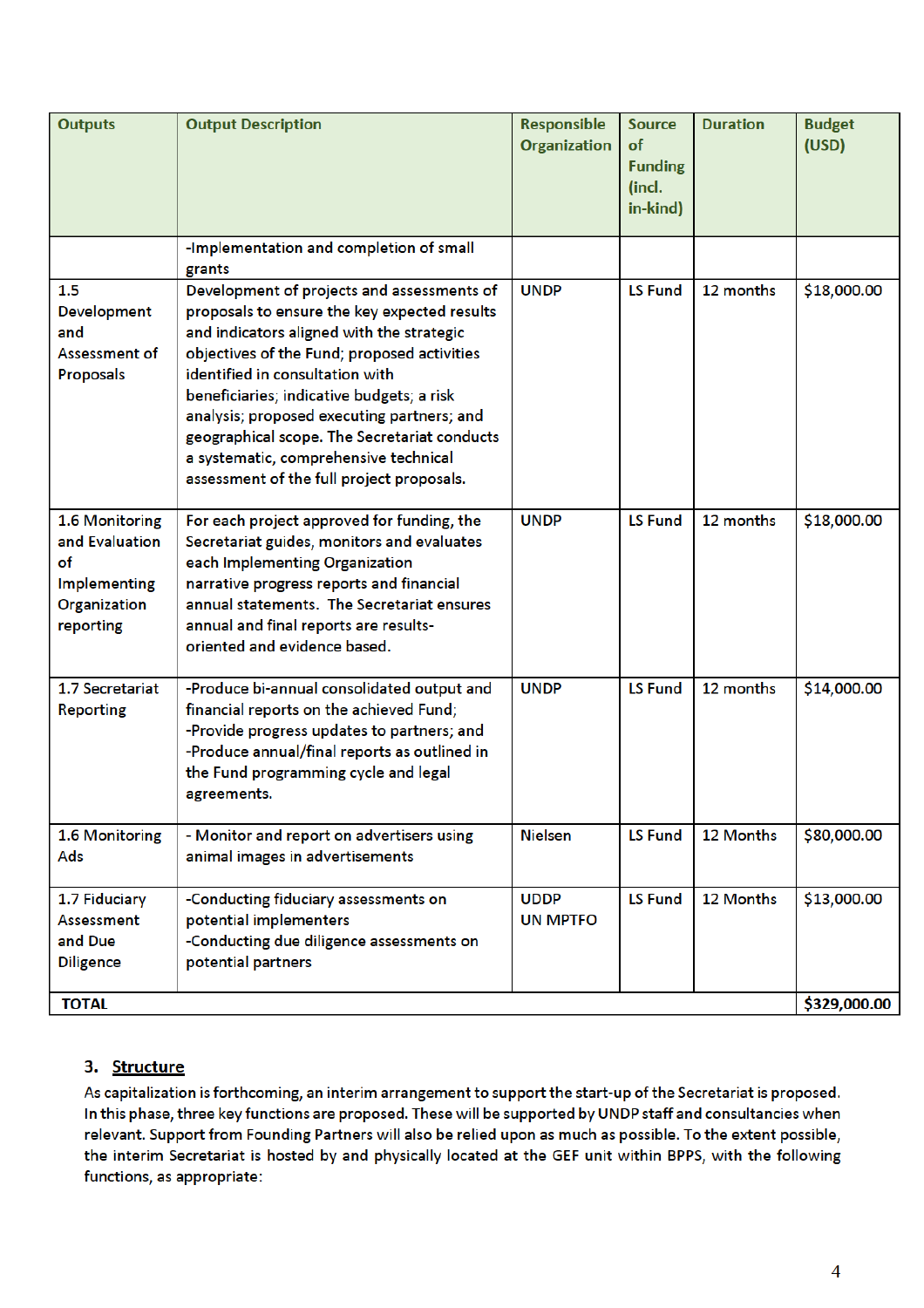#### *Head of Ecosystems and Biodiversity (GEF) (part-time)*

The Head of Biodiversity under the GEF will provide the following functions:

- Provides strategic advice to the Steering Committee and the Executive Board on Fund investment related matters;
- Leads the development of the investment Plan & propose funding priorities to the governance bodies;
- Guides the Recipient UN and Non-UN Organizations on the programming processes and requirements as laid out in the Standard Operations Manual;
- Establishes, maintains and enhances strategic partnerships with conservation partners and others;
- Ensures communication of the Steering Committee decisions to relevant partners, (including eligibility, maximum allocation available, timeline for programming and any specific requirements);
- Ensures submission of programme proposals to the Steering Committee after the proper appraisal process and makes any relevant management recommendations to the Steering Committee;
- Manages the Secretariat and its budget, under the supervision of the Executive Coordinator of the UNDP GEF.

#### *Technical Specialist(s) (part-time)*

To ensure coherence, alignment, quality, scaling up, replicability, distilling of lessons learned and strong technical support, the Secretariat will be supported by one or more technical specialist in addition to consultancies as required. These will be responsible for the following:

- Provides technical assistance and capacity development support (biodiversity/wildlife conservation) in close cooperation with the Secretariat Manager;
- Provides technical support to the development of the Investment Plans, the Monitoring and Evaluation Framework, and other documents as required;
- Supports the Head of Biodiversity (GEF/BPPS) in guiding Recipient UN and Non-UN Organizations on the programming processes and requirements as laid out in the Standard Operations Manual;
- Reviews programme proposals' format and ensures the use of standard requirements, and also reviews, vets and provides feedback on proposals in close cooperation with the Head of Biodiversity and Technical Committees;
- Coordinates application of good practices, research, policy analysis, design and dissemination of guidance and operational tools aimed at strengthening wildlife conservation and animal welfare; and
- Provides any additional technical support in biodiversity/wildlife conservation to the Executive Board and the Steering Committee, as required.

#### *Coordination Specialist (full-time consultant)*

The Coordination Specialist supports the overall operationalization of the Fund and coordinates the internal UNDP structure (the tri-partite collaboration between BPPS, BERA and MPTFO). The Coordination Specialist supports the coordination between UNDP, the Founding Partners and other relevant private sector partners. The Coordination Specialist is contracted by the MPTFO (during the Pre-Secretariat stage Aug – Oct 2018 with further contract from GEF/BPPS), and reports to both the MPTFO Senior Portfolio Manager and the Head of Biodiversity (GEF/BPPS). The Coordination Specialist has the following functions:

- Manages the planning schedule for Task Forces, Steering Committee and Executive Board meetings;
- Produces ,in coordination with the Secretariat Manager and the Chairs, the draft detailed agenda;
- Drafts supportive documentation, technical notes, speeches and similar;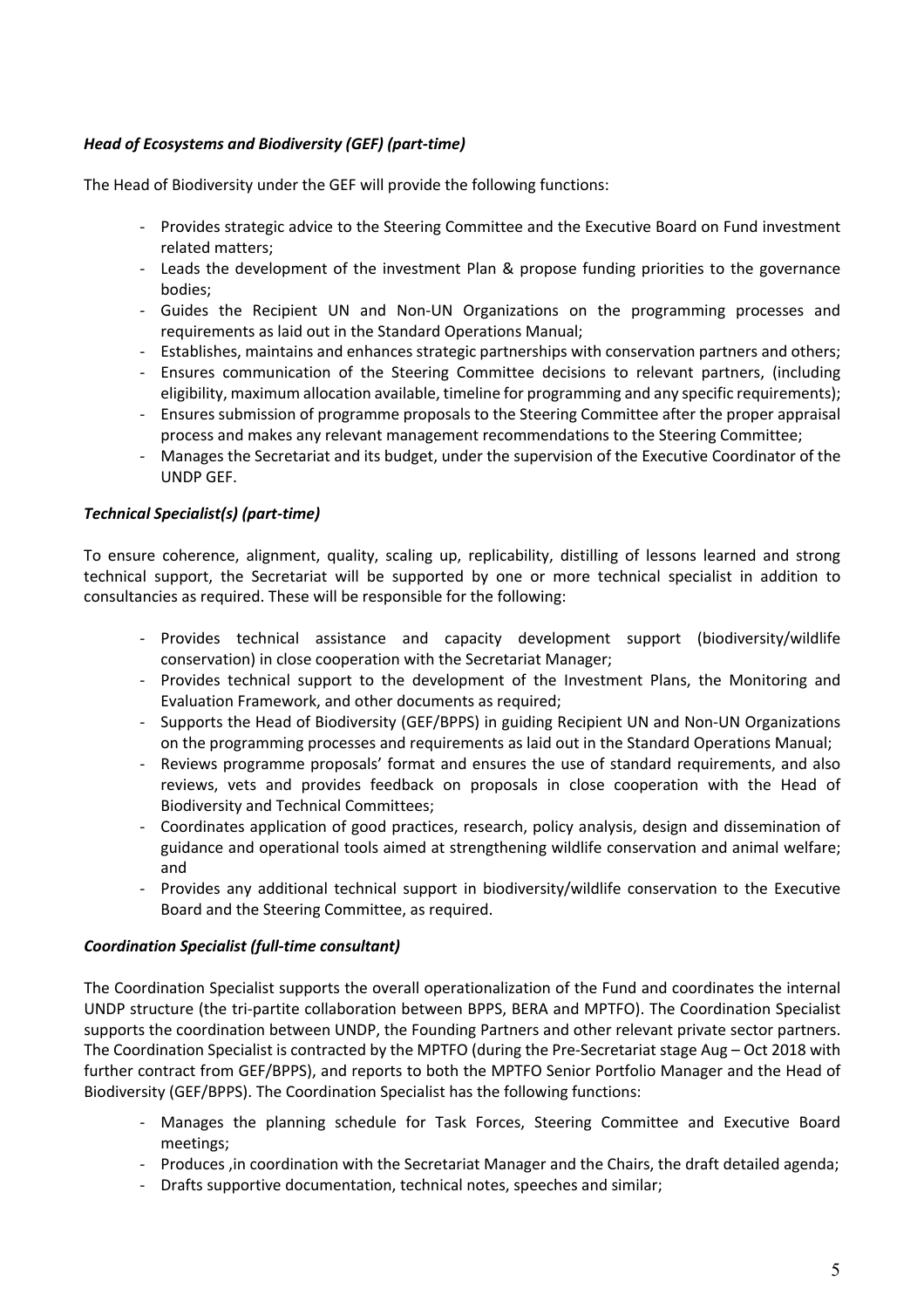- Drafts minutes and circulates for comments and finalization;
- Monitors action points and reports back to the Steering Committee and Executive Board;
- Communicates decisions to the concerned stakeholders, in close cooperation with MPTFO/BPPS/BERA;
- Liaises with UN Agencies and other partner regarding relevant activities;
- Supports the Partnership Manager in any outreach, marketing and communication initiatives as needed;
- Participates in the development of contribution agreements with private sector partners as required;
- Undertakes due diligence of possible private sector partners; monitors the risk management information and updates the Fund Risk Mitigation Strategy;
- In consultation with the Head of Biodiversity and the Technical Specialist, supports the preparation of progress updates and annual/final reports as outlined in the Fund programming cycle and legal agreements;
- Drafts periodic consolidated reports on the achieved Fund results upon the request of the Steering Committee;
- Archives all Steering Committee and Executive Board decisions and communications;
- Keeps track of and manages all activities' related information and relevant files in a single share drive or online tools available to all members of the Steering Committee and Executive Board;
- Contributes to the development of the Fund's results-based management system;
- Procures goods and services for meetings;
- Makes the necessary logistic arrangements for any missions;
- Manages contacts database and mailing lists;
- Carries out administrative tasks as needed.

When required and upon request of the Steering Committee or the Executive Board, the Secretariat will recruit consultants for specific/short term tasks or missions. The Secretariat structure will be reviewed and adjusted by the Steering Committee as per needs and budget availability.

#### *Operational Support (part-time consultant)*

- Coordinates with the UNDP-GEF financial unit regarding operational and financial aspects of project approval and implementation;
- Provides quality assurance in the form of organizing and updating project records, as necessary, in PIMS and any other reporting mechanism;
- Coordinate review and approval of budget revisions;
- Analyzes the project budget, commitments, and expenditures and advises the Project Manager of any adjustments that may be needed to comply with Project Documents and UNDP-GEF regulations.
- Prepare the Project's AWP and secure approval of the Project Manager, as well as, UNDP GEF oversight staff to ensure ASL is allocated;
- Facilitates project procurement processes and ensures compliance with corporate rules and regulations, including sourcing strategy, supplier selection and evaluation, quality management, customer relationship management and performance measurement;
- Organize and compile documents to submit for CAP/ACP clearances and approvals; and
- Prepare contracts, amendments, travel payments for vendors.

#### **4. Responsible Party Partnership**

**Nielsen**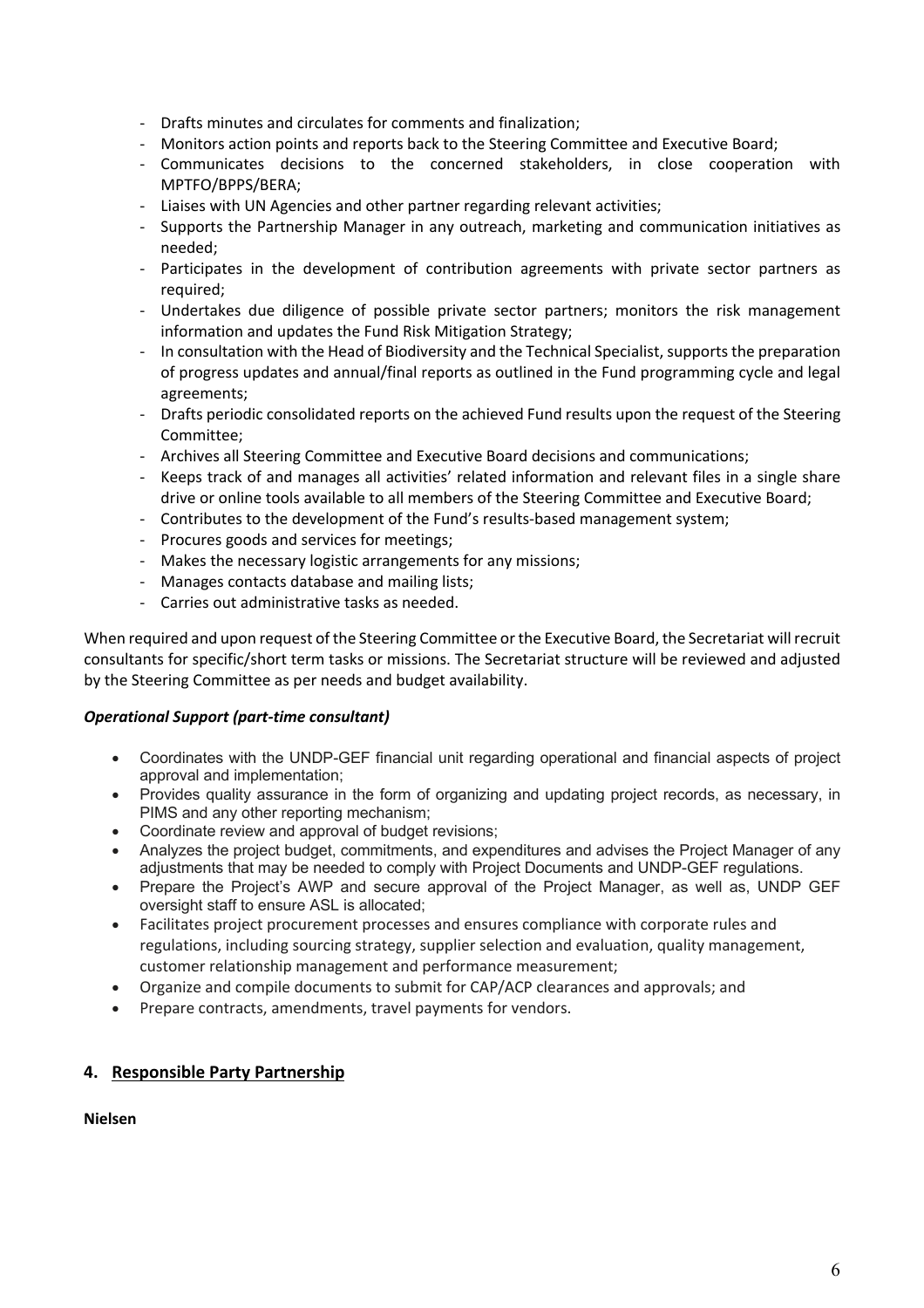Nielsen is a Founding Partner of the Lion's Share Fund. Nielsen will act as the Third-Party Monitoring Agent that provides the methodology to assess the media costs to be paid by the client companies.<sup>1</sup> This service is estimated to cost USD 2.6 million annually. However, Nielsen provides this service to the Lion's Share Fund for an annual cost of USD 80,000.

As per the above-mentioned pre-existing partnership with Nielsen for the establishment and functioning of the Lion's Share Fund, Nielsen is designated as a Responsible Party. According to the UNDP Project and Programme Management (PPM) Main Policy on Select Responsible Parties and Grantees: "An implementing partner may enter into a written agreement with other organizations, known as responsible parties, to provide goods and/or services to the project, carry out project activities and/or produce outputs using the project budget. Implementing partners use responsible parties to take advantage of their specialized skills, to mitigate risk and to relieve administrative burdens."

Article 10 of the policy referring to private sector Responsible Parties notes the following:

"If a funding partner requires a specific responsible party to be selected as a pre-condition of the funding, then this partner may be selected as long as adequate capacity is in place and the national government agrees. Prior authorization from the Chief Procurement Officer is required; this may be done as part of project formulation. Private sector entities must be directly awarded a professional services contract by UNDP."

Mars, as the first funding partner of the Lion's Share Fund, along with the Founding Partners of the Lion's Share (Finch, Clemenger BBDO and UNDP), requires that Nielsen, as per the Fund ToRs, takes upon the role as a Third-Party Monitoring Agent for the Fund. The Founding Partners finds that Nielsen has the adequate capacity to carry out this role. Approval from "the national government" is not of relevance here as the Lion's Share is a global level fund capitalized by private sector entities.

The legal instrument to engage Nielsen as a Responsible Party will be a Contract for Goods and Services.

| <b>Secretariat Budget 2020 (BPPS)</b>                     | <b>Amount</b> |
|-----------------------------------------------------------|---------------|
| 1.1 Staff and other personnel                             | \$157,000.00  |
| 1.2 Events                                                | \$9,915.89    |
| 1.3 Steering Committee (2) & Executive Board (1) Meetings | \$20,000.00   |
| <b>1.4 Small Grants</b>                                   | \$50,000.00   |
| <b>Total</b>                                              | \$236,915.89  |
| Indirect Support Costs** (7%)                             | \$16,584.11   |
| <b>Total Secretariat Budget</b>                           | \$253,500.00  |

#### 5. Budget

| <b>Fund Administrative Budget 2020 (MPTFO)</b> | Amount       |
|------------------------------------------------|--------------|
| <b>1.1 Contractual Services</b>                | \$93,457.95  |
| <b>Total</b>                                   | \$93,457.95  |
| Indirect Support Costs** (7%)                  | \$6,542.05   |
| Total Administrative Budget                    | \$100,000.00 |

#### **Budget Summary per UN Development Group (UNDG) Category**

<sup>&</sup>lt;sup>1</sup> For more information, see The Lion's Share Trust Fund Terms of Reference, p.28